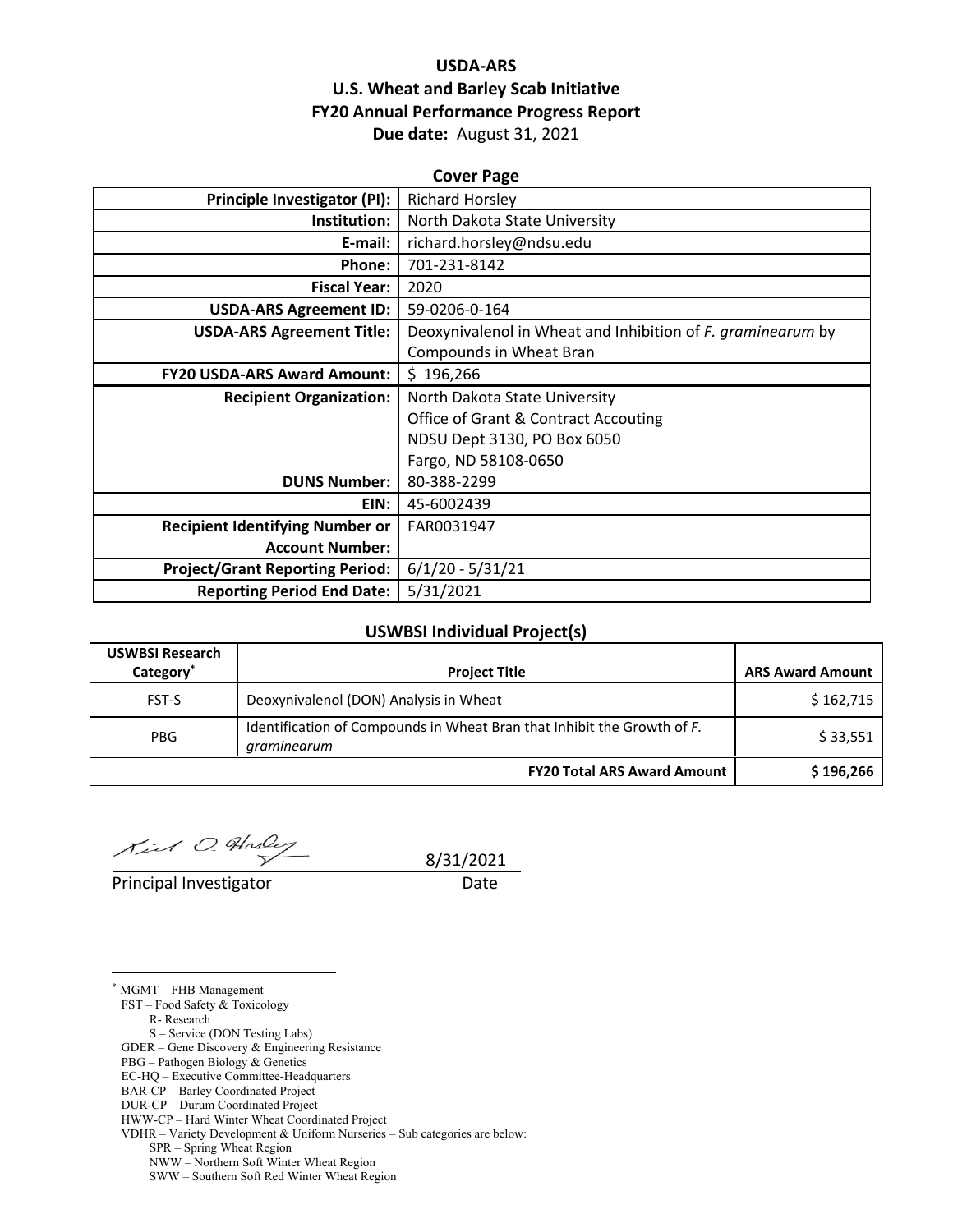FY20 Annual Performance Progress Report PI: Horsley, Richard USDA‐ARS Agreement #: 59‐0206‐0‐164 Reporting Period: 6/1/20 ‐ 5/31/21 **Project 1:** *Deoxynivalenol (DON) Analysis in Wheat*

### **1. What are the major goals and objectives of the research project?**

The goal of this project is to provide information to the wheat breeders, durum breeders, plant pathologists, ND wheat commodity groups, and other researchers working on developing Fusarium resistant cultivars and developing fungicide protocols, with DON analysis results that are timely and affordable.

**2. What was accomplished under these goals or objectives?** *(For each major goal/objective, address these three items below.)*

### **a) What were the major activities?**

Approximately 8,360 samples (exclusive of checks and standard curve samples) were analyzed for DON during the reporting period. Twenty-one researchers from eight US states were submitted the samples and the majority of them were from breeding programs. Some the samples were from pathologists and other researchers developing fungicide protocols.

### **b) What were the significant results?**

Results for DON content of samples sent by cooperators were obtained and provided to the cooperators. The results were obtained for about 8,360 samples. Breakdown is below:

|                    |                   | <b>Samples</b>   |                  |                   |
|--------------------|-------------------|------------------|------------------|-------------------|
| Researcher         | <b>University</b> | <b>Estimated</b> | <b>Submitted</b> | <b>Difference</b> |
| Baenziger          | Neb               | 460              | 395              | (65)              |
| <b>Bissonnette</b> | Missouri          | 0                | 120              | 120               |
| Byamukama          | SDSU              | 360              | 401              | 41                |
| Cai                | NDSU              | 400              | 400              | 0                 |
| Chapara            | NDSU              | 0                | 48               | 48                |
| Cook (HRS)         | Mt                | 200              | 201              | 1                 |
| Cook (HWW)         | Mt                | 150              | 150              | 0                 |
| Elias              | NDSU              | 800              | 791              | (9)               |
| Friebe             | <b>KSU</b>        | 10               | 14               | 4                 |
| Friskop            | NDSU              | 128              | 132              | 4                 |
| Giroux             | Mt                | 30               | 30               | O                 |
| Glover             | SDSU              | 800              | 0                | (800)             |
| Green              | <b>NDSU</b>       | 2500             | 3106             | 606               |
| Hanson             | <b>NDSU</b>       | 700              | 0                | (700)             |
| Ibrahim            | TX A&M            | 0                | 0                | Ω                 |
| <b>Marias</b>      | <b>NDSU</b>       | 150              | 0                | (150)             |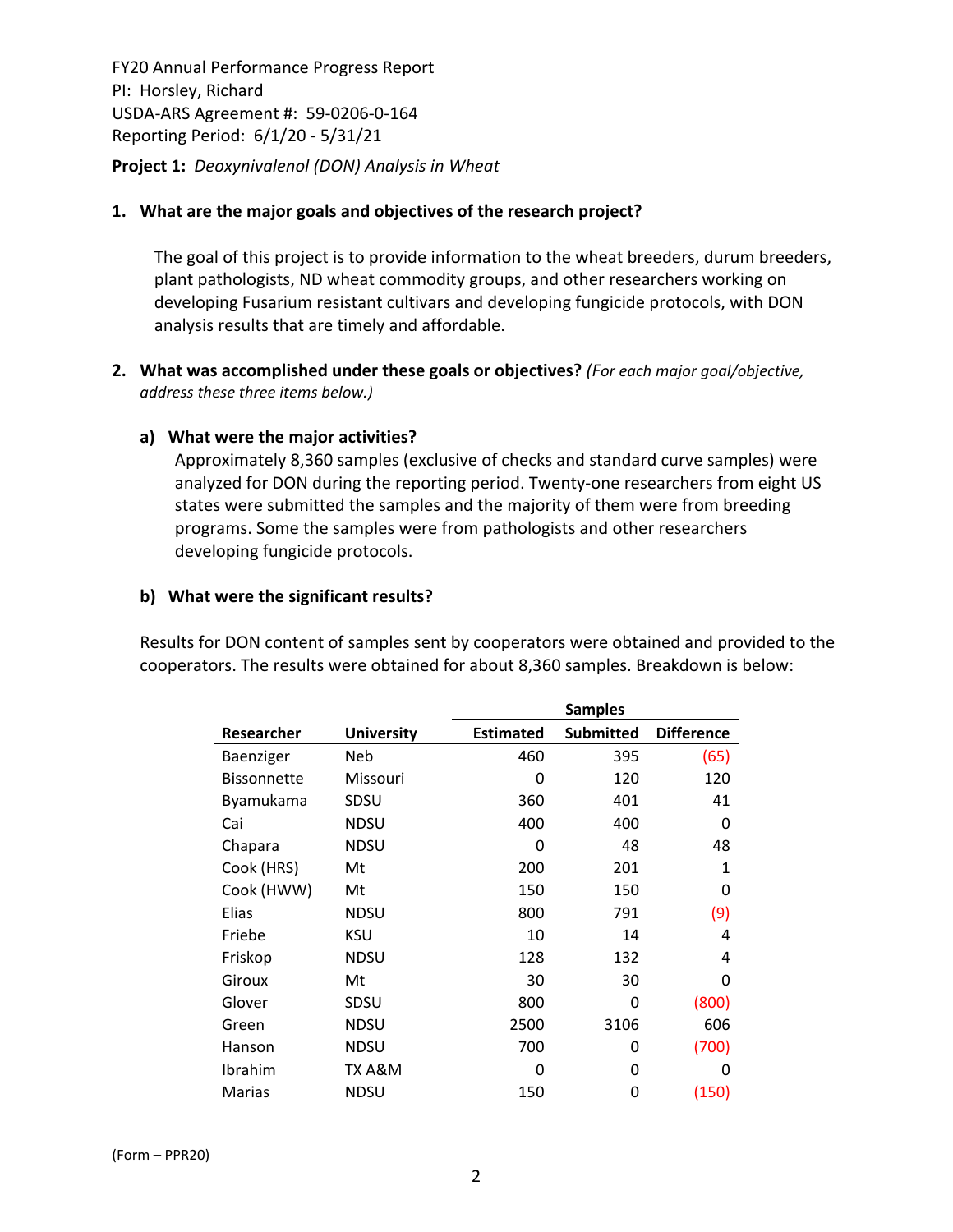|            |                   | <b>Samples</b>   |                  |                   |
|------------|-------------------|------------------|------------------|-------------------|
| Researcher | <b>University</b> | <b>Estimated</b> | <b>Submitted</b> | <b>Difference</b> |
| Ransom     | <b>NDSU</b>       | 600              | 424              | (176)             |
| Rupp       | KSU               | 1000             | 900              | (100)             |
| Schatz     | <b>NDSU</b>       | 386              | 342              | (44)              |
| Sehgal     | SDSU              | 500              | 496              | (4)               |
| Zhong      | <b>NDSU</b>       | 800              | 408              | (392)             |
|            | TOTALS            | 9974             | 8358             | (1,616)           |

### **c) List key outcomes or other achievements.**

The major outcome of this project for FY20 was that we were able to effectively analyze all of the samples sent by the 21 cooperators by the end of the FY20 funding term. We were able to catch up from our late start that occurred for our first year as part of the USWBSI and maintain progress allowing us to finish all analysis by the end of the funding term. The results were submitted to and accepted by all cooperators involved in USWBSI research.

### **3. Was this research impacted by the COVID‐19 pandemic (i.e. university shutdowns and/or restrictions, reduced or lack of support personnel, etc.)? If yes, please explain how this research was impacted or is continuing to be impacted.**

North Dakota State University took a proactive approach on liming University personnel and students to COVID‐19 by going to an on‐line classroom format for the students, closing the dormitories so most students left campus, and encouraging anyone that could work from home do so. Essential laboratories such as the USWBSI group could continue operation with one person in the lab at a time. Tasks that normally were done by two people working in tandem were curtailed and carried out many days by one person, so processing the samples slowed down considerably. Buildings were locked 24/7 so extra planning had to be done to allow students to come in and work on evenings and weekends, which was on a limited basis, as well as changes as to how we could receive mail and shipments. Some supplies that were shipped from MN, Canada, and Germany were stopped so that also caused delays. Extra cleaning and safety measures were implemented, and we will be working with the extra safety measures for the next 6 months at least. Still only one person per laboratory.

**4. What opportunities for training and professional development has the project provided?** One undergraduate and one scientist assist in the laboratory with the testing. The undergraduate student has learned basic laboratory skills and laboratory quality control.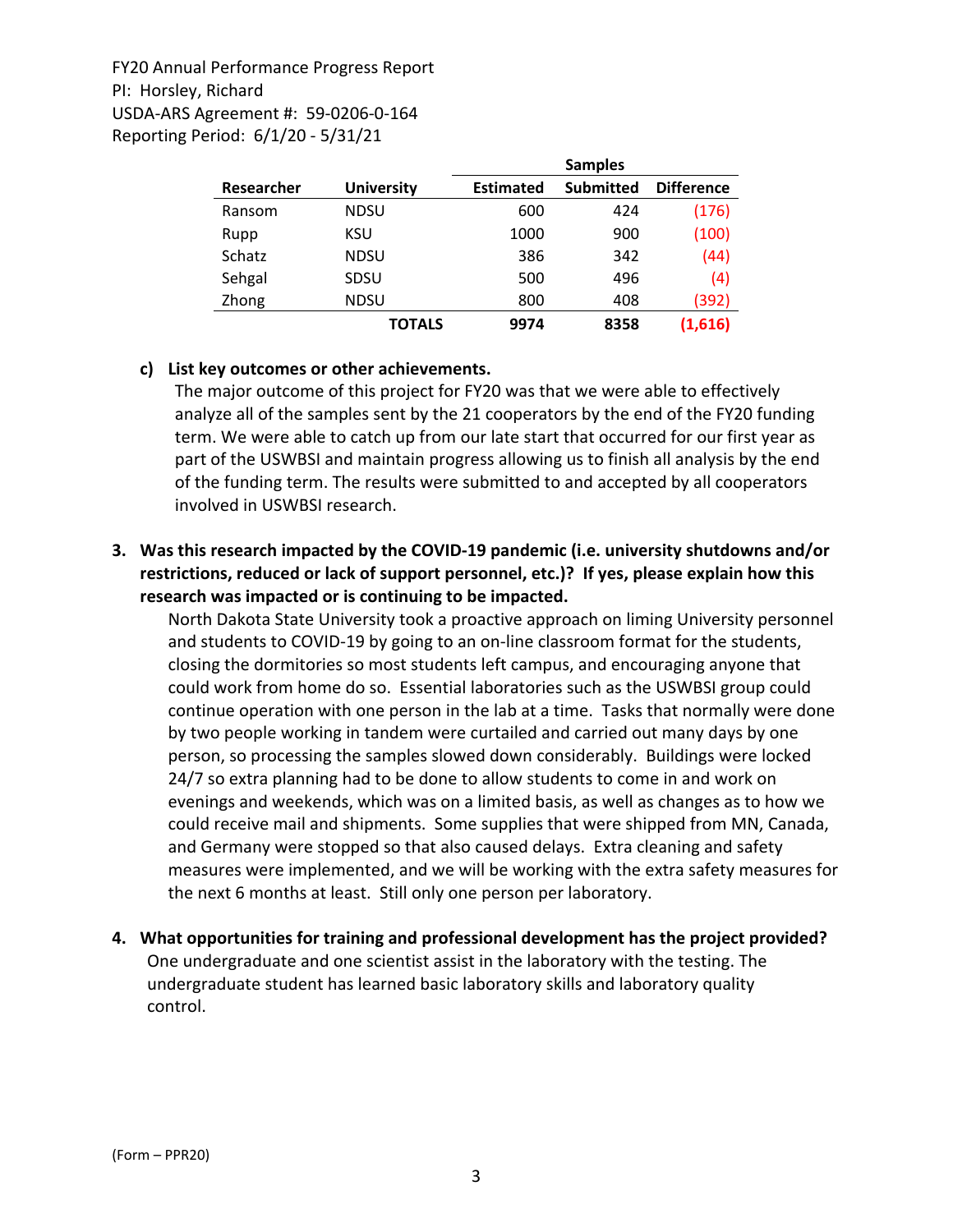# **5. How have the results been disseminated to communities of interest?**

The data are provided directly to the researchers and commodity groups. Information on DON in wheat has been disseminated to the growers, breeders, and other scientists by written publications, conferences, and webinars.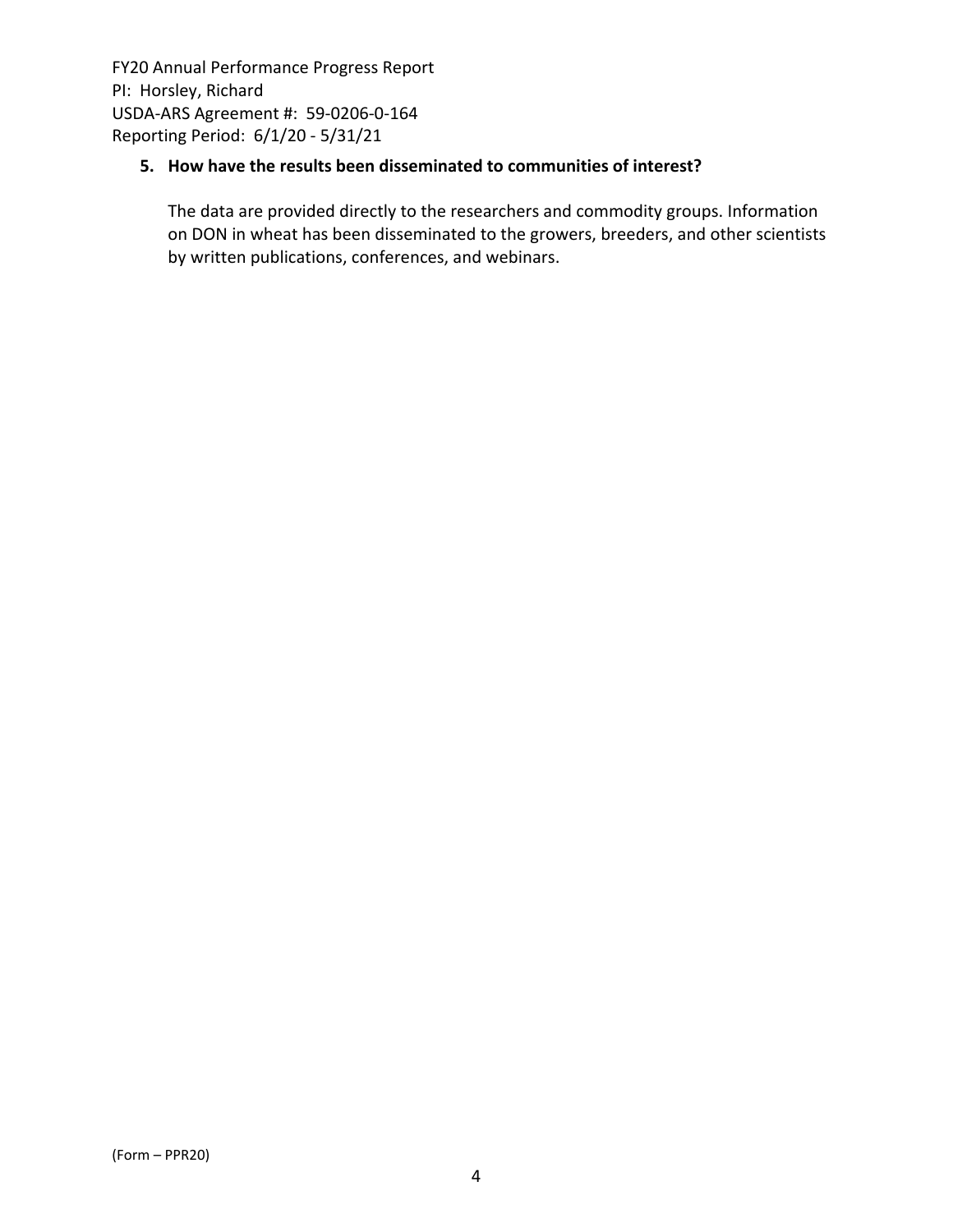**Project 2:** *Identification of Compounds in Wheat Bran that Inhibit the Growth of F. graminearum*

**1. What are the major goals and objectives of the research project?**

To determine if there were compounds in wheat bran that limited growth of *F. graminearum*

**2. What was accomplished under these goals or objectives?** *(For each major goal/objective, address these three items below.)*

#### **a) What were the major activities?**

The researcher hired to work on this project left the wheat project.

This project will be dropped from the agreement, and the awarded funds will be repurposed for use by the FST‐S project. The next funding request/award for the FST‐ S project will be reduced to address the repurposed funds.

- **b) What were the significant results?** Northing to report
- **c) List key outcomes or other achievements.**  Nothing to report
- **3. Was this research impacted by the COVID‐19 pandemic (i.e. university shutdowns and/or restrictions, reduced or lack of support personnel, etc.)? If yes, please explain how this research was impacted or is continuing to be impacted.**

Nothing to report

**4. What opportunities for training and professional development has the project provided?**

Nothing to report

**5. How have the results been disseminated to communities of interest?**

Nothing to report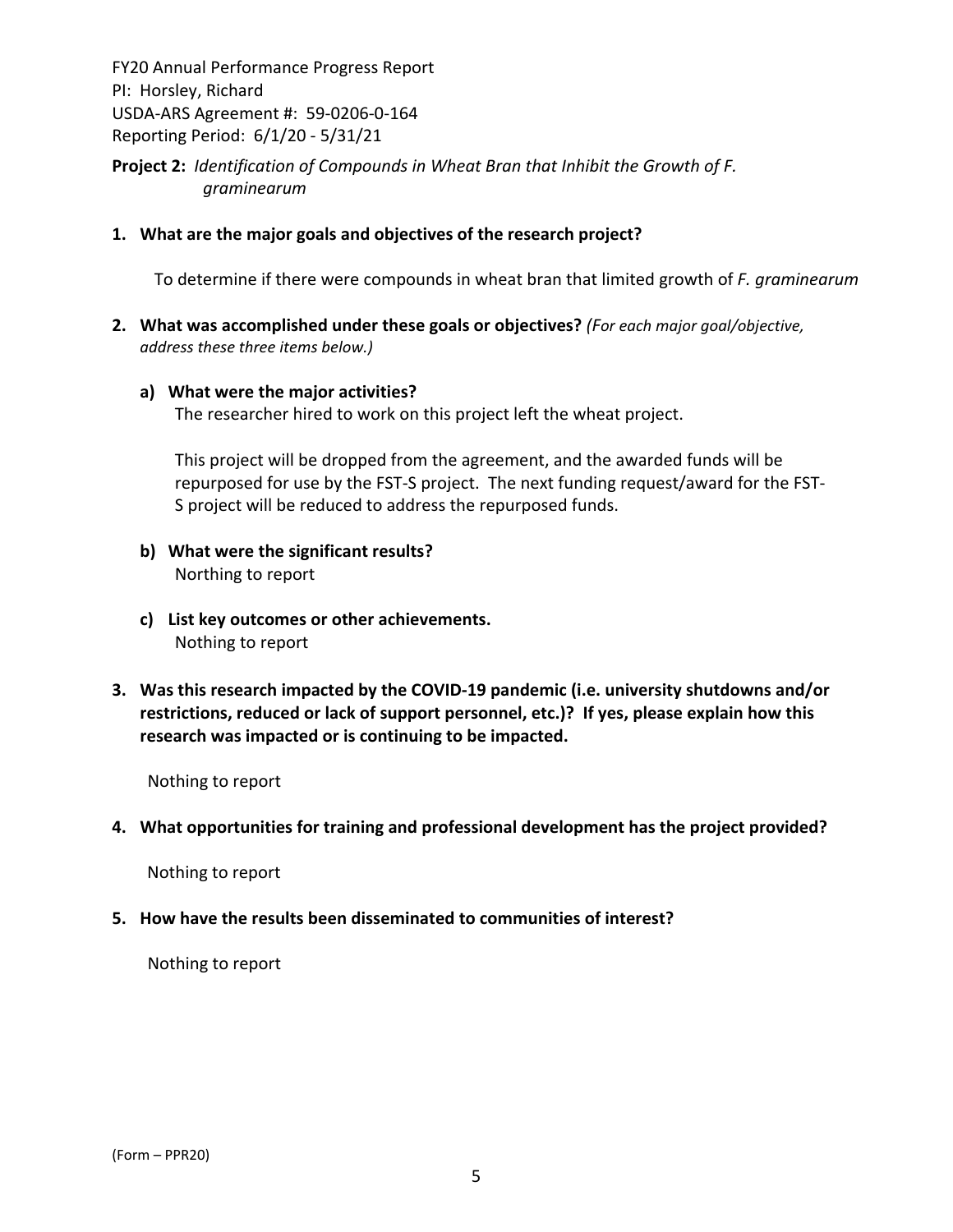# **Training of Next Generation Scientists**

**Instructions:** Please answer the following questions as it pertains to the FY20 award period (6/1/20 ‐ 5/31/21). The term "support" below includes any level of benefit to the student, ranging from full stipend plus tuition to the situation where the student's stipend was paid from other funds, but who learned how to rate scab in a misted nursery paid for by the USWBSI, and anything in between.

**1. Did any graduate students in your research program supported by funding from your USWBSI grant earn their MS degree during the FY20 award period?**

 $\square$ Yes  $\square$ No **If yes, how many?** Click to enter number here.

**2. Did any graduate students in your research program supported by funding from your USWBSI grant earn their Ph.D. degree during the FY20 award period?**

☐Yes ☒No **If yes, how many?** Click to enter number here.

**3. Have any post docs who worked for you during the FY20 award period and were supported by funding from your USWBSI grant taken faculty positions with universities?** ☐Yes ☒No

**If yes, how many?** Click to enter number here.

**4. Have any post docs who worked for you during the FY20 award period and were supported by funding from your USWBSI grant gone on to take positions with private ag‐ related companies or federal agencies?**

☐Yes ☒No **If yes, how many?** Click to enter number here.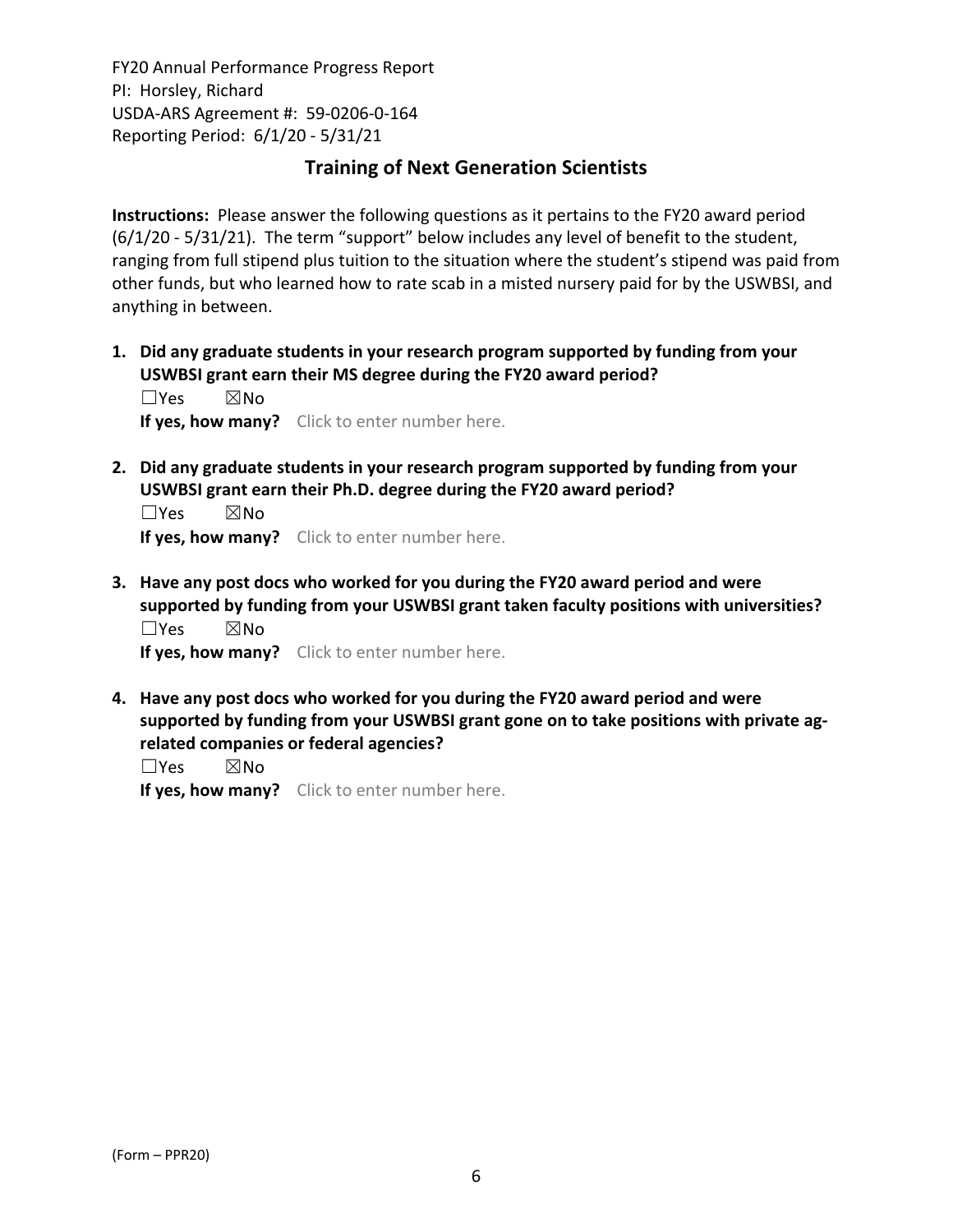# **Release of Germplasm/Cultivars**

**Instructions:** In the table below, list all germplasm and/or cultivars released with full or partial support through the USWBSI during the FY20 award period (6/1/20 ‐ 5/31/21). All columns must be completed for each listed germplasm/cultivar. Use the key below the table for Grain Class abbreviations. 

| <b>Name of Germplasm/Cultivar</b> | <b>Grain Class</b>    | <b>FHB Resistance</b>                                  | <b>FHB</b><br>Rating<br>$(0-9)$  | Year<br><b>Released</b> |
|-----------------------------------|-----------------------|--------------------------------------------------------|----------------------------------|-------------------------|
| N/A                               | Select Grain<br>Class | Select what represents<br>your most resistant<br>check | Enter as<br>$text 0-9$<br>rating | Select Year             |
| Click here to enter text.         | Select Grain<br>Class | Select what represents<br>your most resistant<br>check | Enter as<br>text 0-9<br>rating   | Select Year             |
| Click here to enter text.         | Select Grain<br>Class | Select what represents<br>your most resistant<br>check | Enter as<br>text 0-9<br>rating   | Select Year             |
| Click here to enter text.         | Select Grain<br>Class | Select what represents<br>your most resistant<br>check | Enter as<br>text 0-9<br>rating   | Select Year             |
| Click here to enter text.         | Select Grain<br>Class | Select what represents<br>your most resistant<br>check | Enter as<br>text 0-9<br>rating   | Select Year             |
| Click here to enter text.         | Select Grain<br>Class | Select what represents<br>your most resistant<br>check | Enter as<br>text 0-9<br>rating   | Select Year             |
| Click here to enter text.         | Select Grain<br>Class | Select what represents<br>your most resistant<br>check | Enter as<br>text 0-9<br>rating   | Select Year             |
| Click here to enter text.         | Select Grain<br>Class | Select what represents<br>your most resistant<br>check | Enter as<br>text 0-9<br>rating   | Select Year             |
| Click here to enter text.         | Select Grain<br>Class | Select what represents<br>your most resistant<br>check | Enter as<br>text 0-9<br>rating   | Select Year             |
| Click here to enter text.         | Select Grain<br>Class | Select what represents<br>your most resistant<br>check | Enter as<br>text 0-9<br>rating   | Select Year             |
| Click here to enter text.         | Select Grain<br>Class | Select what represents<br>your most resistant<br>check | Enter as<br>text 0-9<br>rating   | Select Year             |
| Click here to enter text.         | Select Grain<br>Class | Select what represents<br>your most resistant<br>check | Enter as<br>text 0-9<br>rating   | Select Year             |
| Click here to enter text.         | Select Grain<br>Class | Select what represents<br>your most resistant<br>check | Enter as<br>text 0-9<br>rating   | Select Year             |
| Click here to enter text.         | Select Grain<br>Class | Select what represents<br>your most resistant<br>check | Enter as<br>text 0-9<br>rating   | Select Year             |

NOTE: Leave blank if you have nothing to report or if your grant did NOT include any VDHR-related projects.

**NOTE:** List the associated release notice or publication under the appropriate sub-section in the 'Publications' section of the FPR.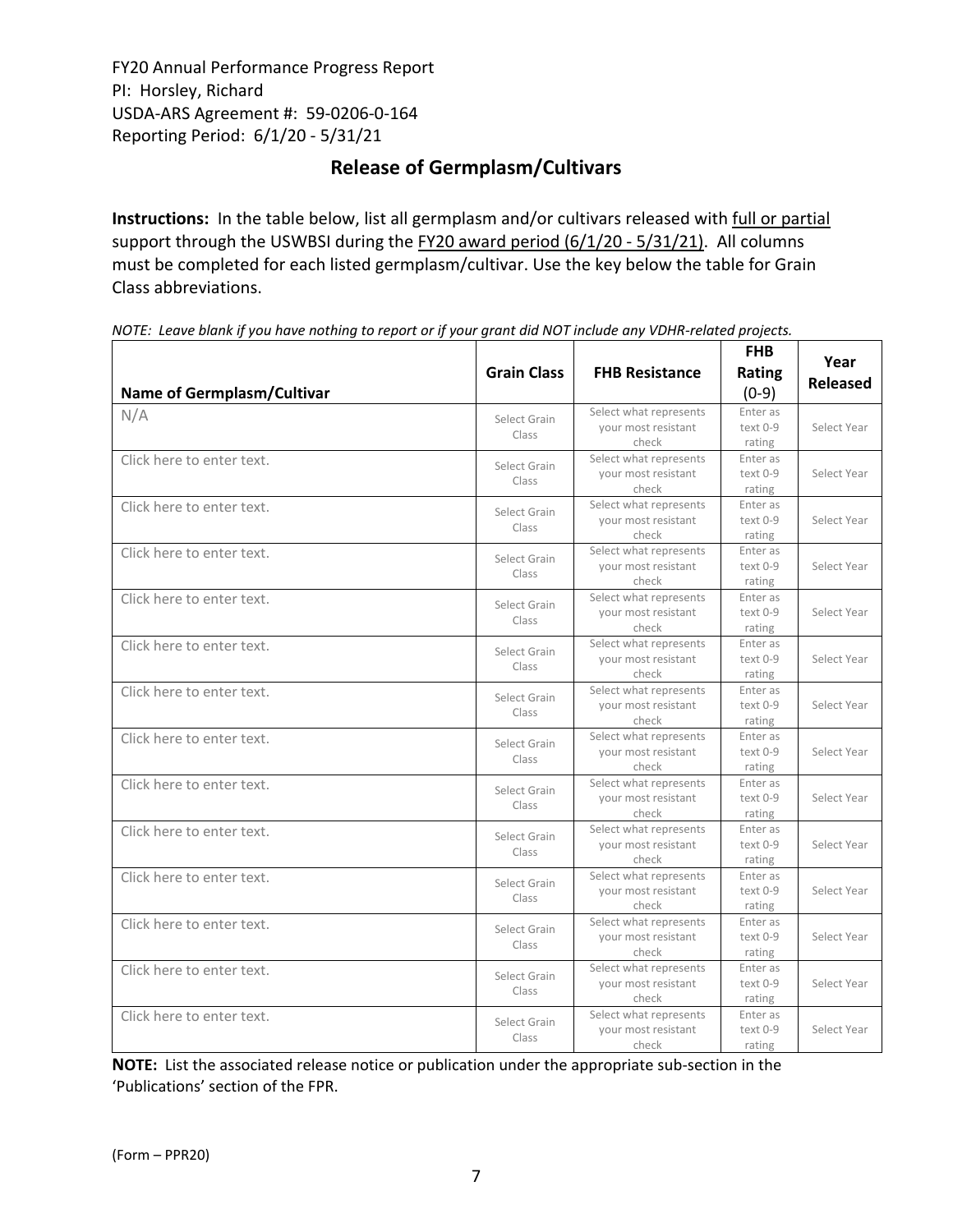# **Publications, Conference Papers, and Presentations**

**Instructions:** Refer to the PR\_Instructions for detailed more instructions for listing publications/presentations about your work that resulted from all of the projects included in the FY20 grant award. Only citations for publications published (submitted or accepted) or presentations presented during the **award period (6/1/20 ‐ 5/31/21**) should be included. If you did not publish/submit or present anything, state 'Nothing to Report' directly above the Journal publications section.

NOTE: Directly below each citation, you **must** indicate the Status (i.e. published, submitted, etc.) and whether acknowledgement of Federal support was indicated in the publication/ presentation. See example below for a poster presentation with an abstract:

Winn, Z.J., Acharya, R., Lyerly, J., Brown‐Guedira, G., Cowger, C., Griffey, C., Fitzgerald, J., Mason R.E., and Murphy, J.P. (2020, Dec 7‐11). Mapping of Fusarium Head Blight Resistance in NC13‐20076 Soft Red Winter Wheat (p. 12). In: Canty, S., Hoffstetter, A. and Dill‐Macky, R. (Eds.), *Proceedings of the 2020 National Fusarium Head Blight Forum*. https://scabusa.org/pdfs/NFHBF20\_Proceedings.pdf. Status: Abstract Published and Poster Presented Acknowledgement of Federal Support: YES (Abstract and Poster)

### **Journal publications.**

Nothing to report

### **Books or other non‐periodical, one‐time publications.**

Nothing to report

### **Other publications, conference papers and presentations**.

Nothing to report